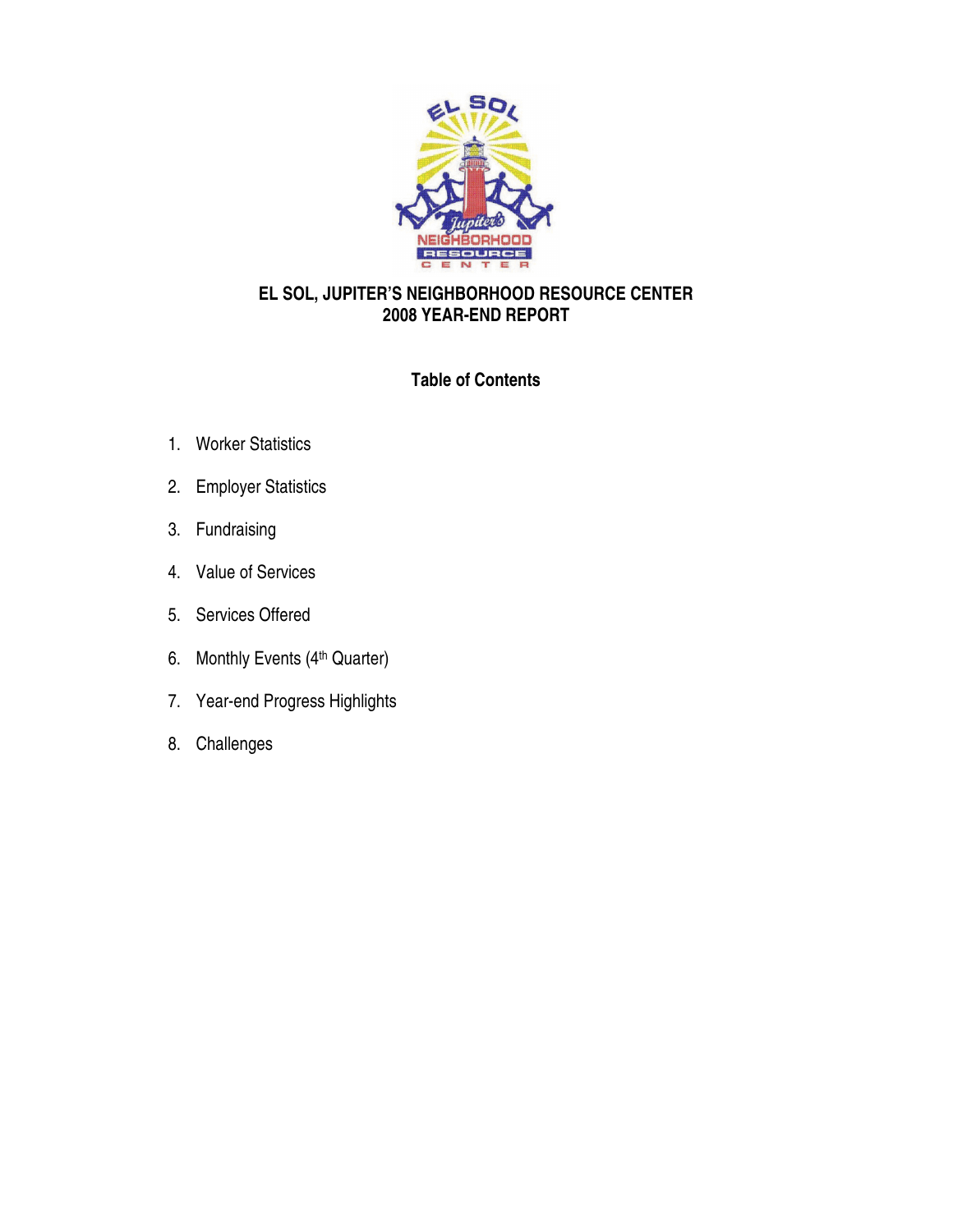El Sol, Jupiter's Neighborhood Resource Center (JNRC), as part of its lease with the Town of Jupiter, is pleased to submit a year-end report for 2008.

### **1. Worker Statistics:**

### **a. Number of Workers Registered:**

A total of one thousand, three hundred and seventy-one (1,371) workers are registered with El Sol as of December 31st, 2008.

#### **b. Workers Attendance:**

During 2008 worker attendance at the center totaled 49,937<sup>1</sup> . On average, the center served 137 workers per day. The monthly breakdown of attendance is as follows:





 $1$  Total worker attendance is the addition of all daily attendance lists.

 $\overline{a}$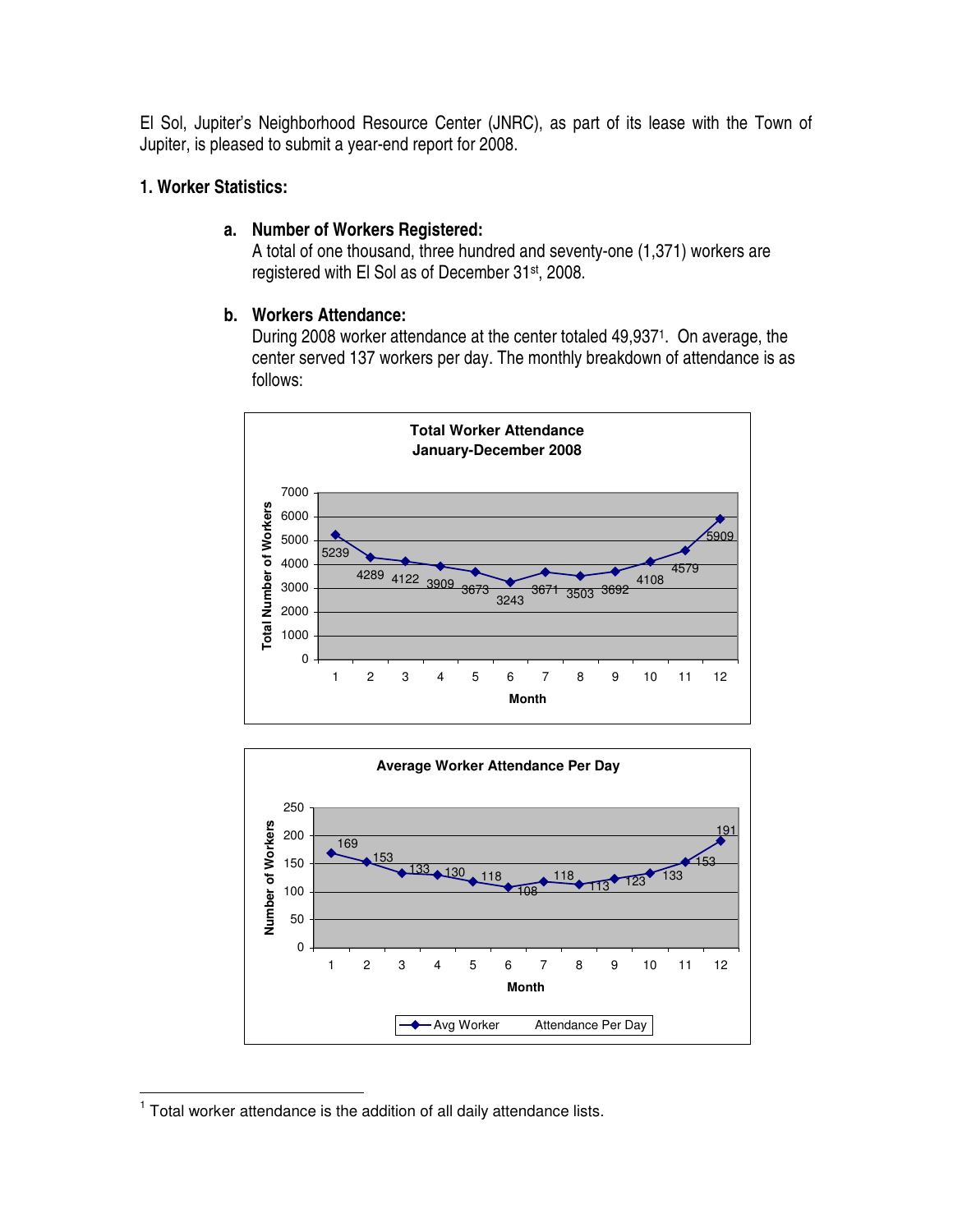# **c. Workers Hired:**

El Sol filled a total of eight thousand seven hundred and ninety-eight (8,798) jobs in 2008. Here is the monthly breakdown:



The Center operated with an 18% placement rate<sup>2</sup> . The month of May had the highest placement rate at 26%, and December the lowest at 10%. On average, 22 workers were hired per day in 2008. In May, 31 workers were hired on average per day, making it the month with the highest average daily hires in 2008. In December, the lowest month, a daily average of 19 workers were hired.

The monthly breakdown is as follows:



2 (Workers Hired / Workers Attendance)

 $\overline{a}$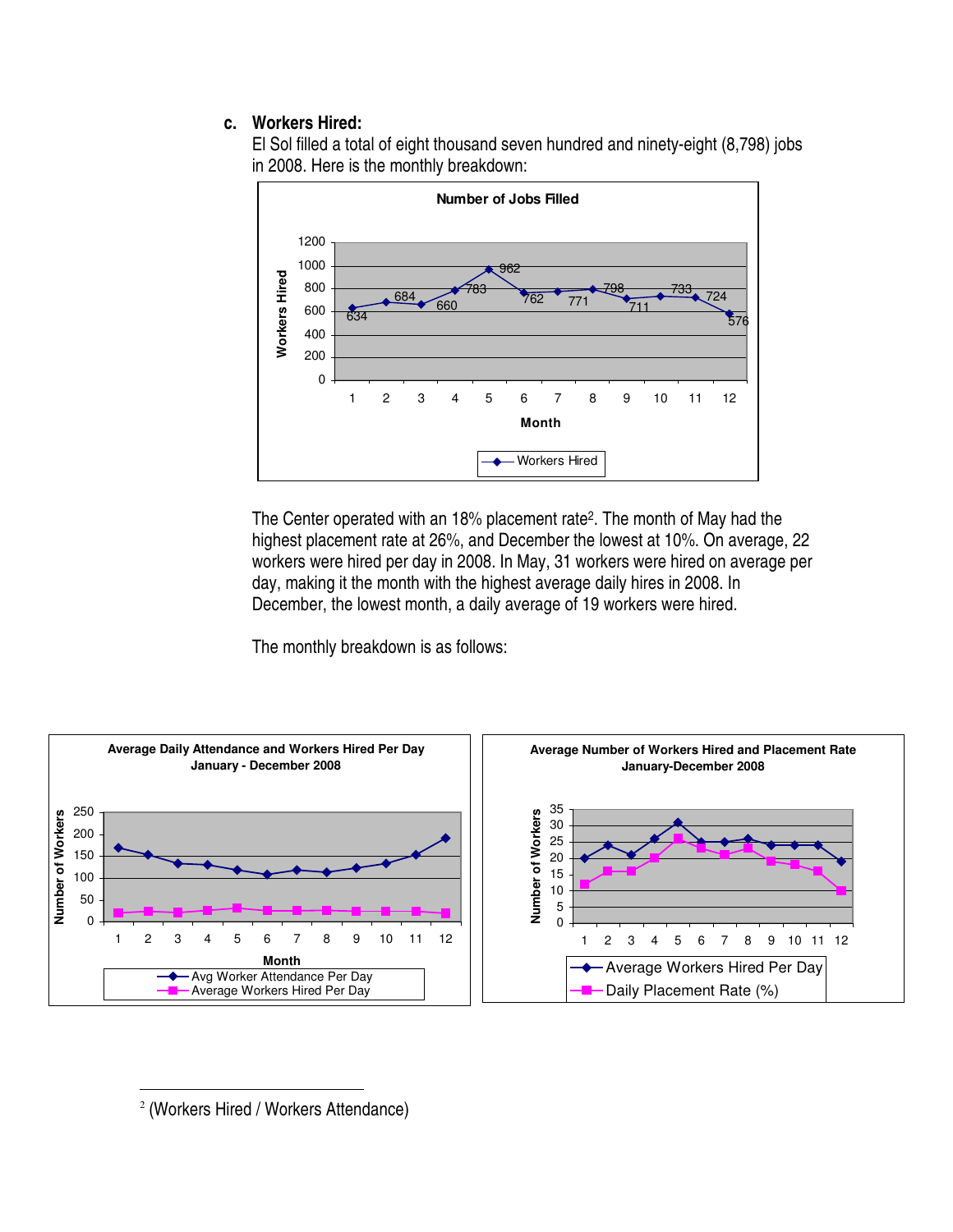# **2. Employer Statistics:**

## a. **Number of Employers Registered:**

A total of two thousand, three hundred and fifty (2,350) employers are registered with El Sol as of December 31<sup>st</sup>, 2008. In 2008, 1,660 new employers registered to use the hiring hall. The monthly breakdown of new employers is as follows:



# b. **Employers Attendance:**

The total number of job requests that we received for the period was five thousand four hundred fifty-two (5,452). Each job request may be for more than one worker. the monthly breakdown is as follows:



# **c. Employers' Needs:**

The majority of the job requests and most common needs around the community were: landscaping, moving, housekeeping, yard work, cleaning, construction, painting, and carpentry.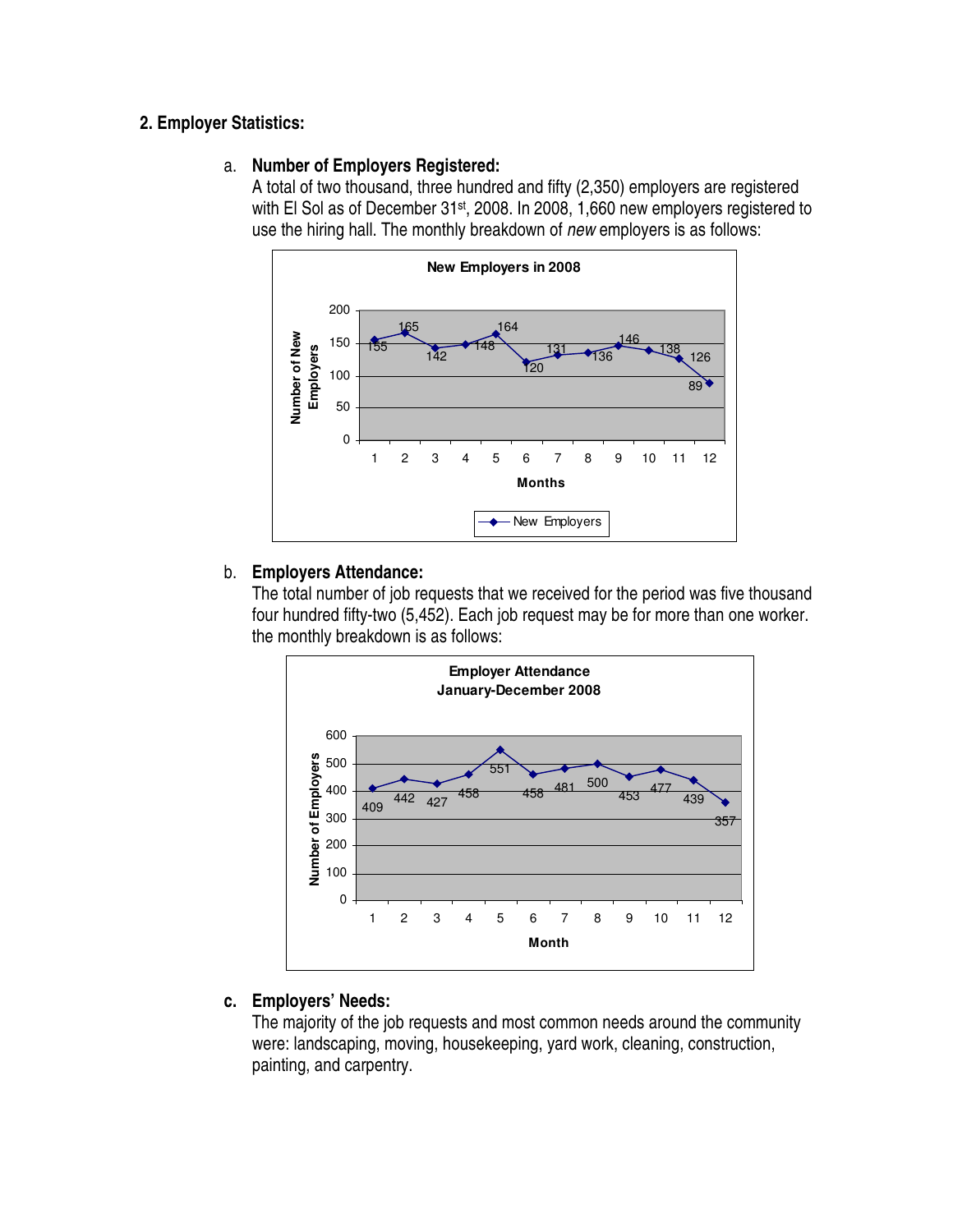## **3. Fundraising:**

Private Donations and Grants:

The total donations in 2008 were \$70,565.89. This includes private donations, lunch collections, raffles, and other income that is not earmarked for a specific use (designated donations and grants are not included). The monthly breakdown is as follows:



#### In Kind Donations:

Office furniture and supplies; vacuum cleaners; assorted art supplies for our Art Program; personal hygiene products; food; kitchen and cleaning products, clothes; TVs; child car seats; educational supplies; bikes and bike parts; Christmas decorations; toys; computers.

#### Grants Received in 2008:

Christian on a Mission Weinig Foundation American Cancer Society Ricci-Lupo Foundation JL Cares Sandy Hill Foundation

Pledged Grants for 2009: Frankino Foundation Lost Tree Village Foundation JL Cares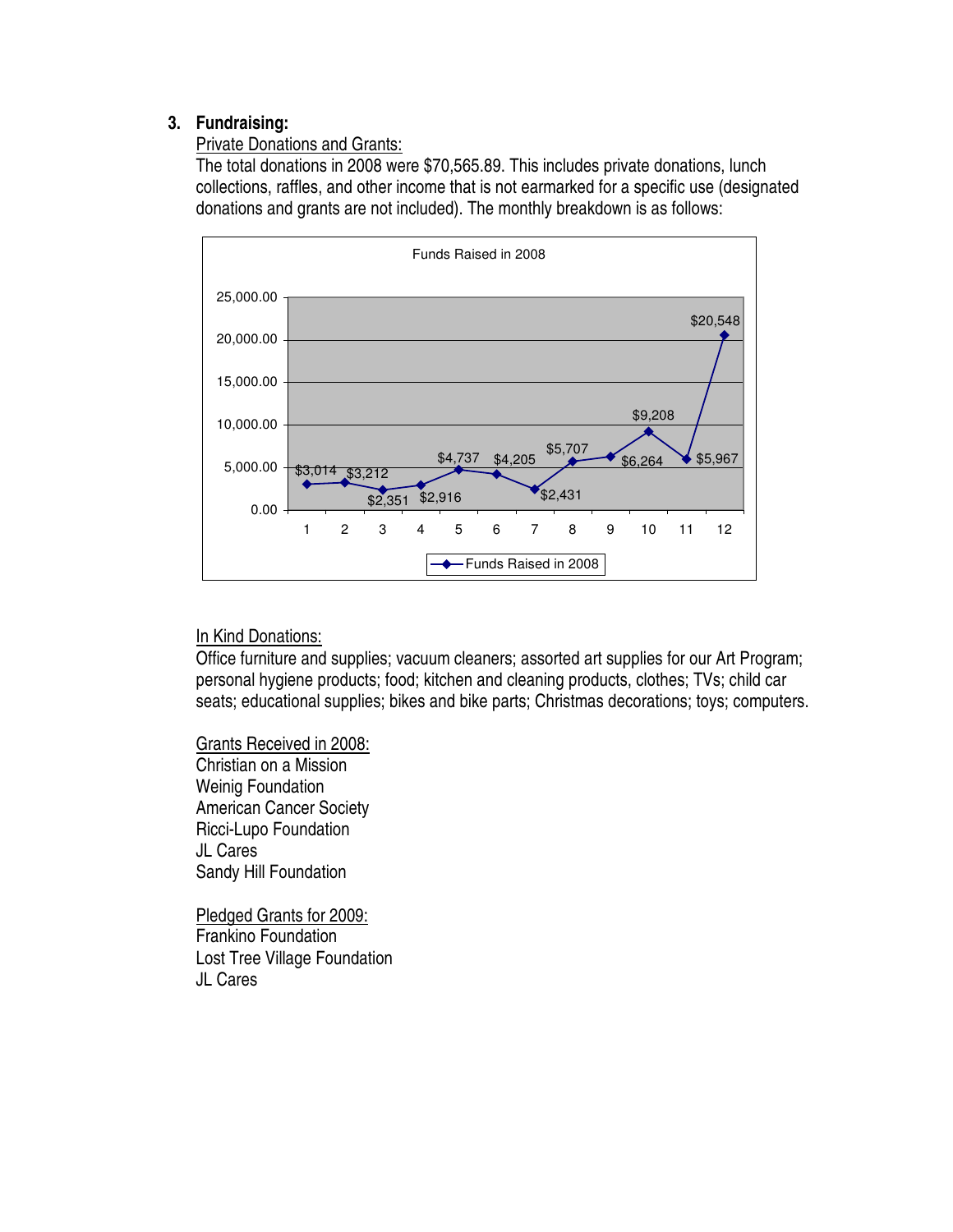## **4. Value of El Sol Services for this 2008:**

El Sol provides a variety of services to the community. In this chart you can view the value of each service, and in the next section we have included the details of each program.

| <b>Volunteers</b>        | \$343,602 |
|--------------------------|-----------|
| Children's Services      | \$27,282  |
| Staff                    | \$83,267  |
| Interns                  | \$17,448  |
| <b>Family Literacy</b>   | \$45,471  |
| <b>Literacy Classes</b>  | \$3,600   |
| Nighttime ESL            | \$74,171  |
| Legal Counsel            | \$234,000 |
| <b>Migrant Education</b> | \$2,600   |
| lTotal                   | \$831,441 |



On Average, El Sol provided \$69,287 per month in services to the Jupiter Community in 2008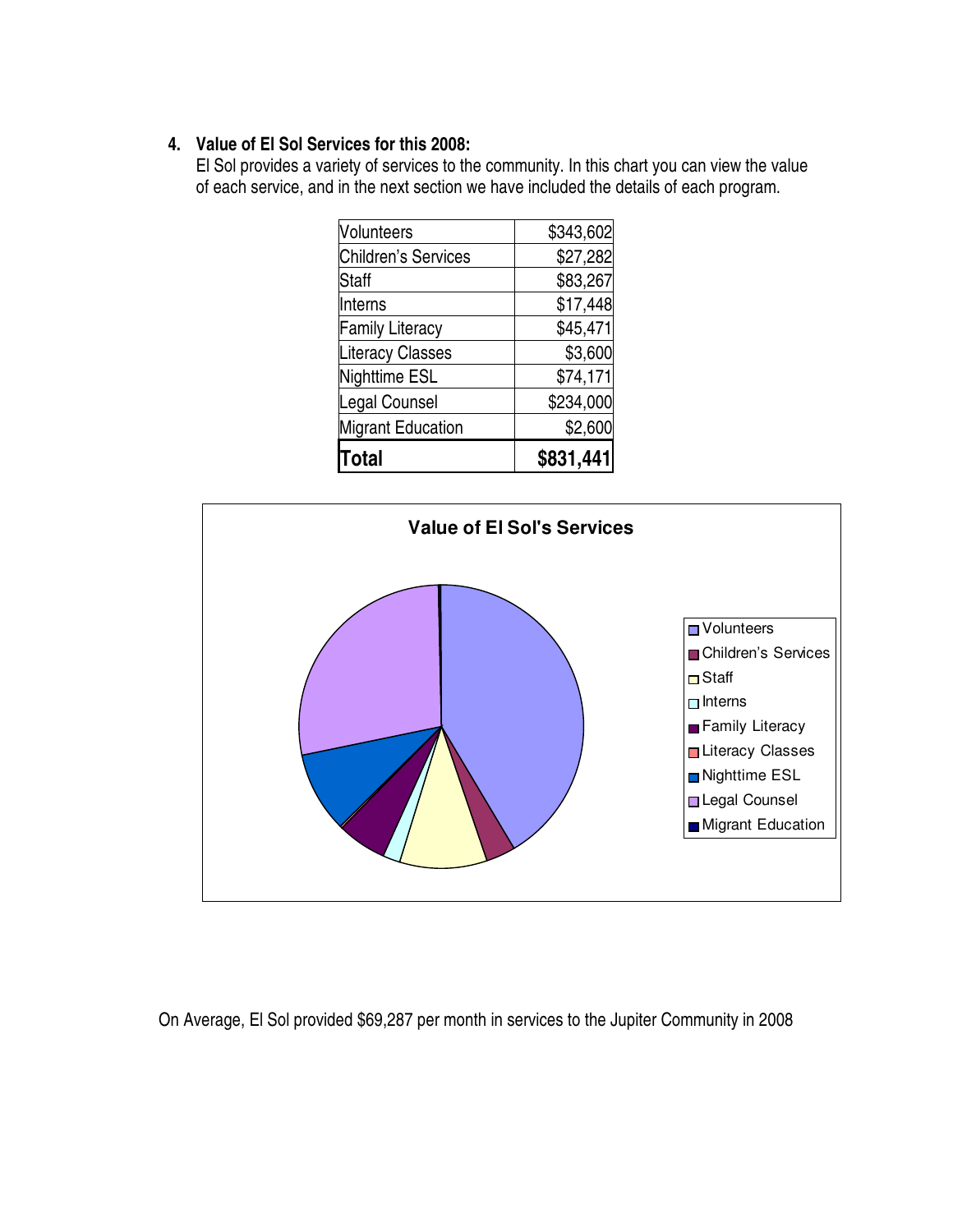#### 5. **Services Offered:**

### a. **Breakfast/Lunch**:

Everyday El Sol provides coffee and pastries for breakfast, and a hot meal for lunch. This is possible with the help of our volunteers, and the donations from various local businesses and organizations including: Publix, Starbucks, St. Vincent De Paul, St. Peters Church, CR Chicks and more. In 2008 we served a total of 36,264 meals, an average of 106 meals daily. The breakdown per month is as follows:



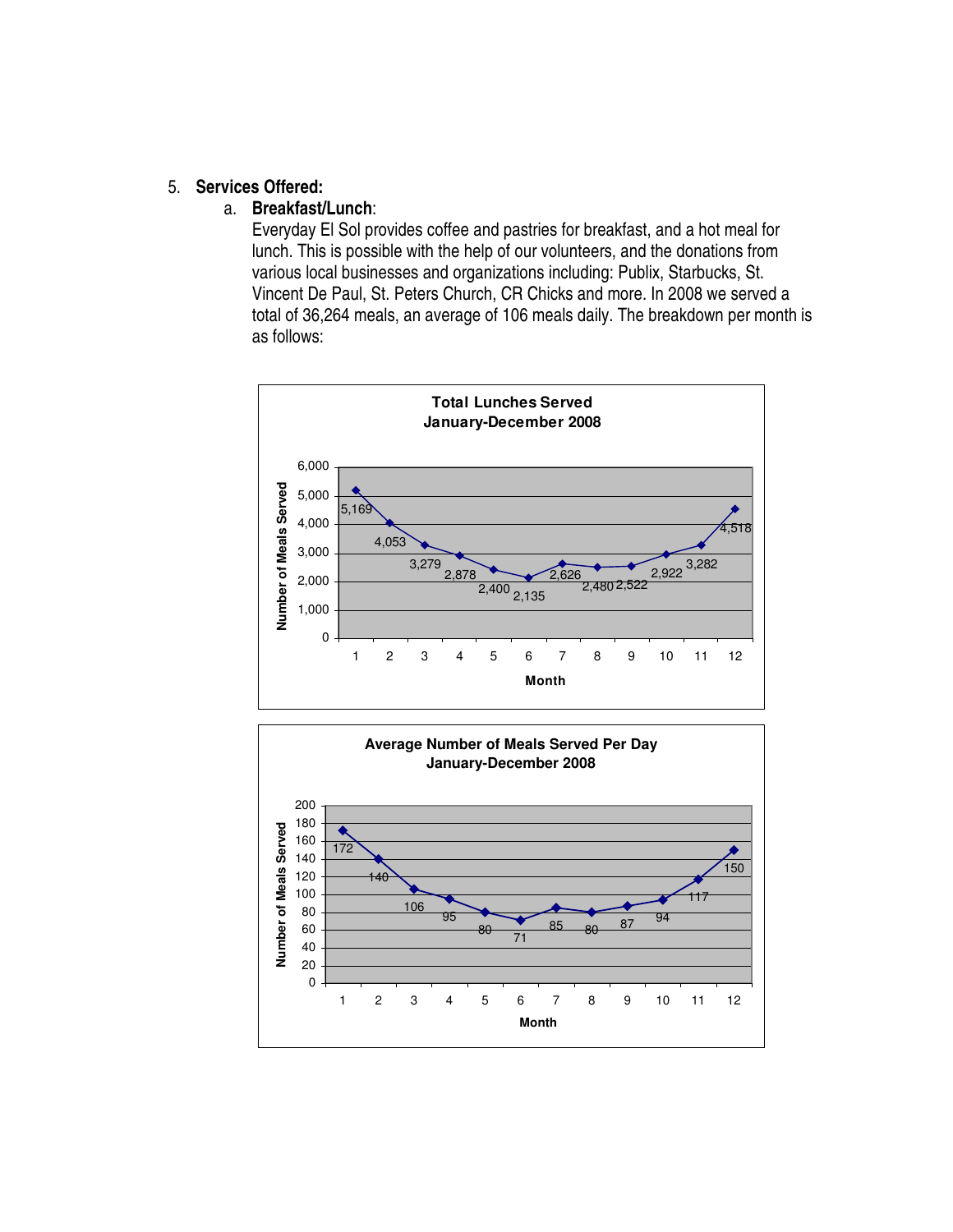#### b. **Daytime ESL Classes:**

El Sol offers English as a Second Language (ESL) classes once per day every day of the week and twice on Saturdays. Volunteer teachers offer an interactive class that covers various topics that students can use in their daily lives. The breakdown of participation per month is as follows:



Beginning in September, El Sol began partnering with Palm Beach Community College and students from beginning Spanish classes at the college assisted in teaching English classes at the Center so that there was mutual language learning between themselves and their students.

## c. **Nighttime ESL Program:**

During the Spring and Summer semesters, El Sol partnered with Palm Beach County School District and the Harriet L. Wilkes Honors of Florida Atlantic University to host a widely recognized ESL Program. Beginning in the Fall semester, however, the School District stop assisting with the program due to district budget cuts, and we began working with Palm Beach Community College. Classes were offered on Mondays-Wednesdays from 7:00-9:00.

Each semester began with pre-assessment to match the students' current English skills with the appropriate level. Our levels correspond with the following School District levels:

| <b>School District of Palm Beach County</b> | <b>El Sol ESOL Program</b> |         |  |
|---------------------------------------------|----------------------------|---------|--|
| <b>ESOL Literacy/ Foundations *LCP A</b>    |                            | Level A |  |
| <b>ESOL Low Beginning</b>                   | $*LCPB$                    | Level B |  |
| <b>ESOL High Beginning</b>                  | $^*$ LCPC                  | Level C |  |

\*LCP: Language Completion Point

The enrollment of women increased in comparison to that of 2007 and held steady throughout the year, something we take as a positive sign. In an effort to make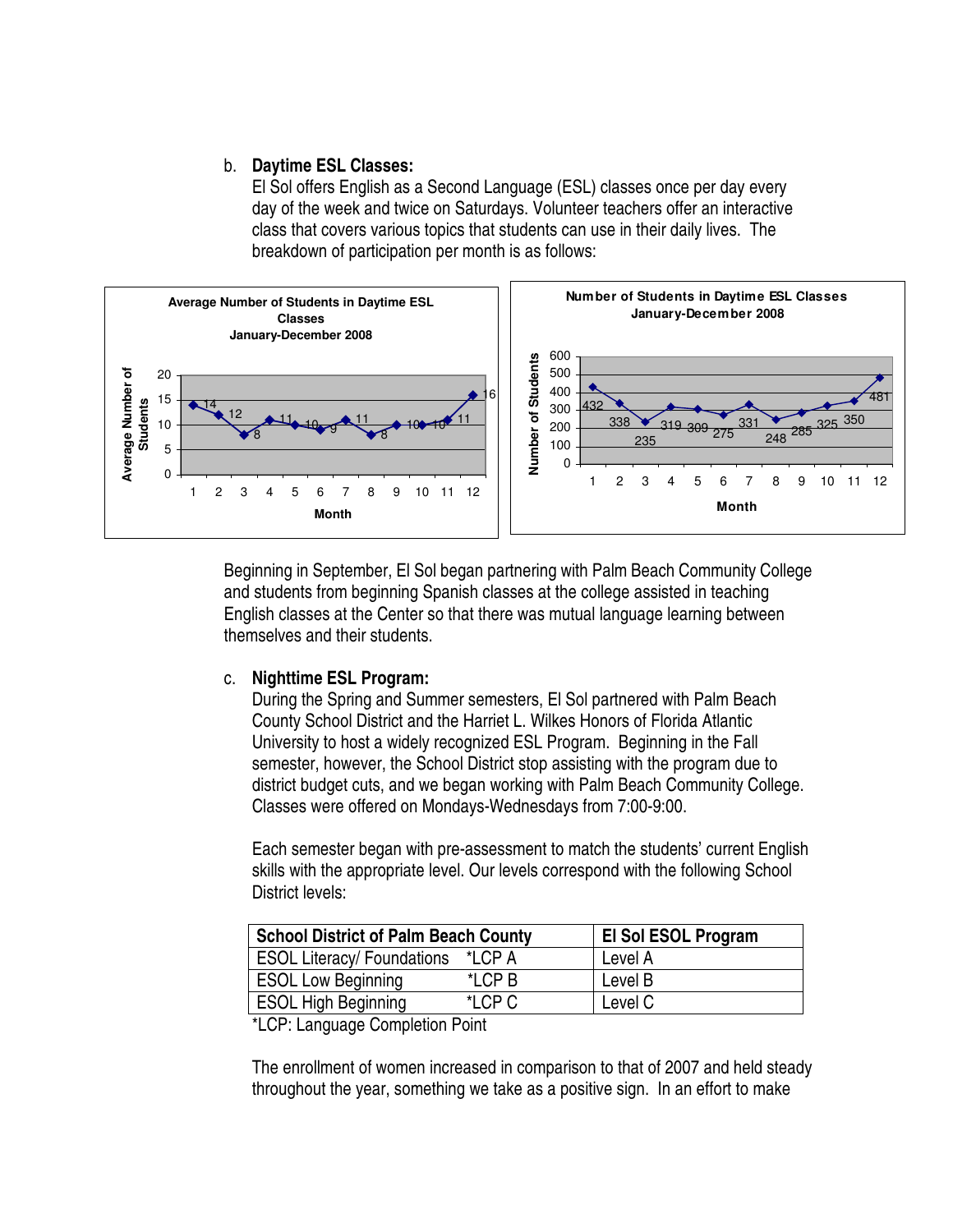our program more welcoming to women in the community, we also hired a Youth Leader with the purpose of taking care of the children while their parents are in class. Our Youth Leader spent, on average, 33 hours each month with 4 children per night. The children were involved in a variety of activities, including drawing, crafts, dressing up, watching children's videos, and playing with games. Our Youth Leader tried to match the evening's lesson plan to the activity so the children could relate to the parents' learning.

Despite comparatively lower graduation levels in the fall, classes began at capacity and 101 students were registered. (We decided to limit our registration to 100 students due to the space available for comfortable learning.)

|              | # of     | # of            | # of  | Value           | Total           | Total    |
|--------------|----------|-----------------|-------|-----------------|-----------------|----------|
|              | Teachers | <b>Students</b> | Hours | Ωt              | <b>Salaries</b> | Value of |
|              |          | Graduated       |       | <b>Services</b> |                 | Program  |
| Spring       | 12       | 80              | 648   | \$11,664        | \$9,688         | \$21,352 |
| Summer       | 10       | 89              | 500   | \$9,000         | \$8,044         | \$13,444 |
| Fall         | 25       | 31              | 1,875 | \$33,750        | \$5,625         | \$39,375 |
| <b>Total</b> | 47       | 200             | 3,023 | \$54,414        | \$23,357        | \$74,171 |

## **d. Socialization and Parenting Classes**

El Sol partnered with Palm Beach County's Children's Services Council to host daily parenting and socialization classes. Classes were held from January to May but were then discontinued due to budget cuts. Over the course of the program there were 2,162 participants. The program covered a total of \$27,232.50 in the form of salary pay for two educators. The classes covered a variety of topics and included, but was not limited to:

- Active Parenting  **Active Parenting Health Nutrition**
- Addiction, Drugs, and Alcohol **Fig. 2018** Child Development
- How to Manage My Budget Anger Management
- Learning about the American Culture Self-Esteem
- Family Disintegration  **Emergency Preparation**
- Family and Laws **Family** and Laws **Family** and Laws
- 
- 
- 
- 
- -

## e. **Family Literacy**:

El Sol has partnered with The Palm Beach County School District's Family Literacy Program to offer family literacy classes. This program is geared towards pre-school children and their parents and it helps families in the community improve their educational needs (ESL, Adult Basic Education, GED, parenting, early childhood education, and parent-child activities). The program runs from Mondays through Thursdays and each class is 4.5 hours.

The Jupiter Family Literacy program serves a diverse population, including immigrants from Russia, China, Colombia, Peru, Brazil, Venezuela, Mexico, and Guatemala. This program has impacted thirteen (13) families enrolled in the Spring semester, eight (8) in the Summer, and fifteen (15) in the Fall semester.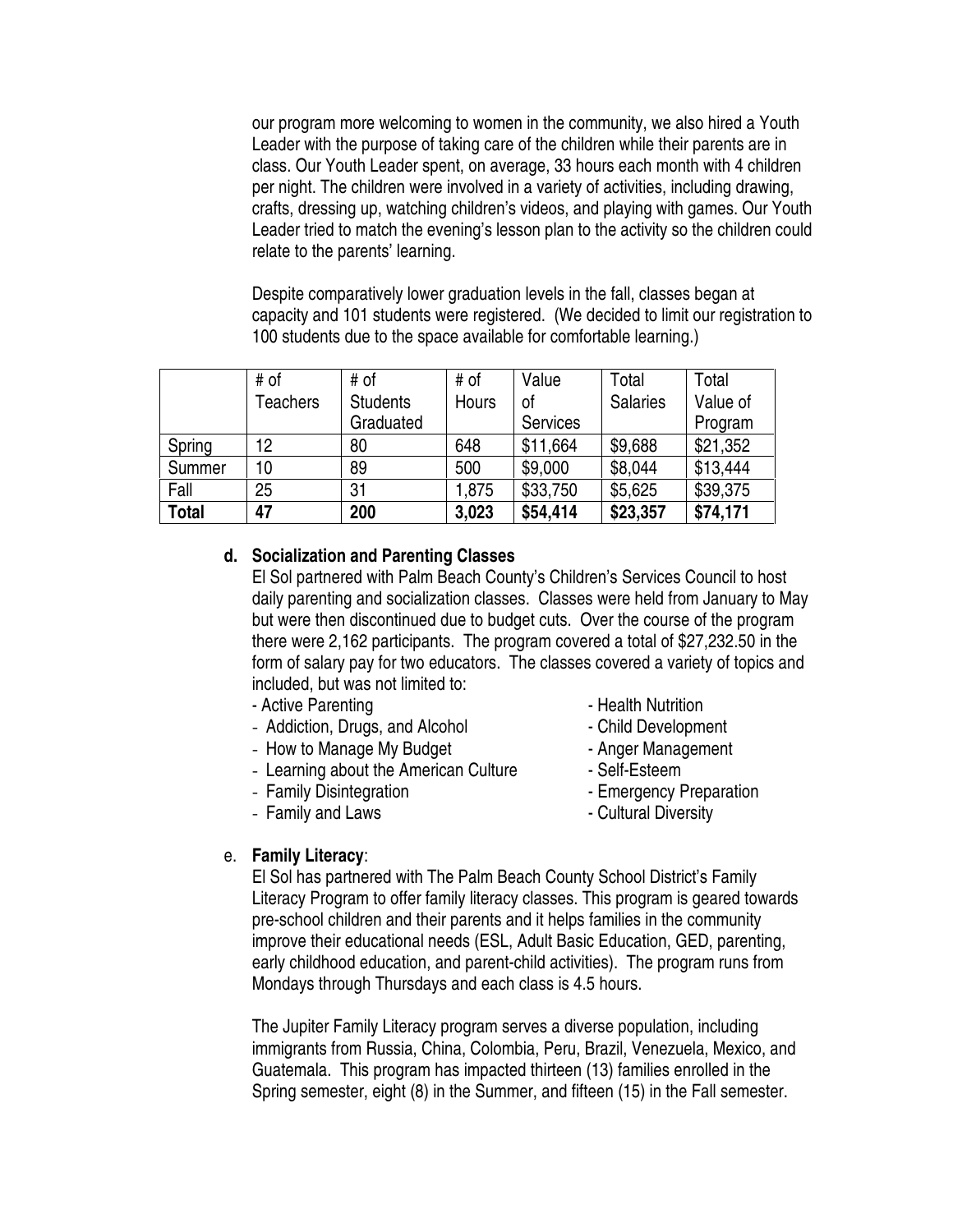Some highlights included working with the University of Florida Cooperative Extension Program to coordinate a 6-session nutrition class during June and celebrating National Family Literacy Day at the Marriott Hotel in Palm Beach Gardens along with several other family literacy programs in Palm Beach County.

Certified teachers run the program and its services are valued at \$15,157 per semester (a total of \$45,471 for the year). This amount includes teacher salaries and supplies.

#### f. **Legal Counsel:**

Jill Hanson and two other volunteer attorneys have seen approximately 135 cases on a pro-bono basis in 2008. The other volunteer attorneys are Leigh Cowden, who does general law and some immigration law; and Cathleen Scott, who is a labor and employment lawyer. The most common issues among the clients were unpaid wage claims, driving with a suspended drivers license, and immigration (which is not handled internally). Driving with a suspended drivers license is an issue that needs to be addressed perhaps by providing alternative means of transportation, or by a legislative campaign to make it possible for immigrant workers to receive some sort of driver certificate. With the economic downturn, it seems more employers believe they can just simply not pay their workers. Recently, we referred out a case involving over 10 workers for Southern Construction. Most Saturdays, we also have the volunteer services of a trained interpreter.

We continue to distribute Know Your Rights cards to the workers, as well as booklets in which the workers can keep track of their hours of work, wage rates, in case their employer fails to pay them. The booklets were donated by a local law firm, LaBovick and LaBovick. We are also planning to host a workshop for the workers on Know Your Rights in early 2009. The Counsel is also involved in giving community presentations on immigrant rights and attending conferences. Ĭ

Also, Jill Hanson has attended court with some of the people charged with driving with a suspended license, to ensure that they have a lawyer appointed to represent them, and that they understand the process.

All attorneys who were invited to join an "El Sol Legal Advisory Council" responded positively. Cathleen Scott and Nellie King will help to get a meeting of the group together. Some thoughts about what the group might do would be to donate time and advocacy abilities; to work on formulating a unified approach to drivers license cases; to draft legislation on such issues; to bring the Northern Palm Beach County Bar Association to meet at El Sol.

For the 2008 year, the value of the legal services provided at El Sol equaled \$234,000; calculating at \$275 an hour for experienced attorneys, and \$25 an hour for a trained court interpreter.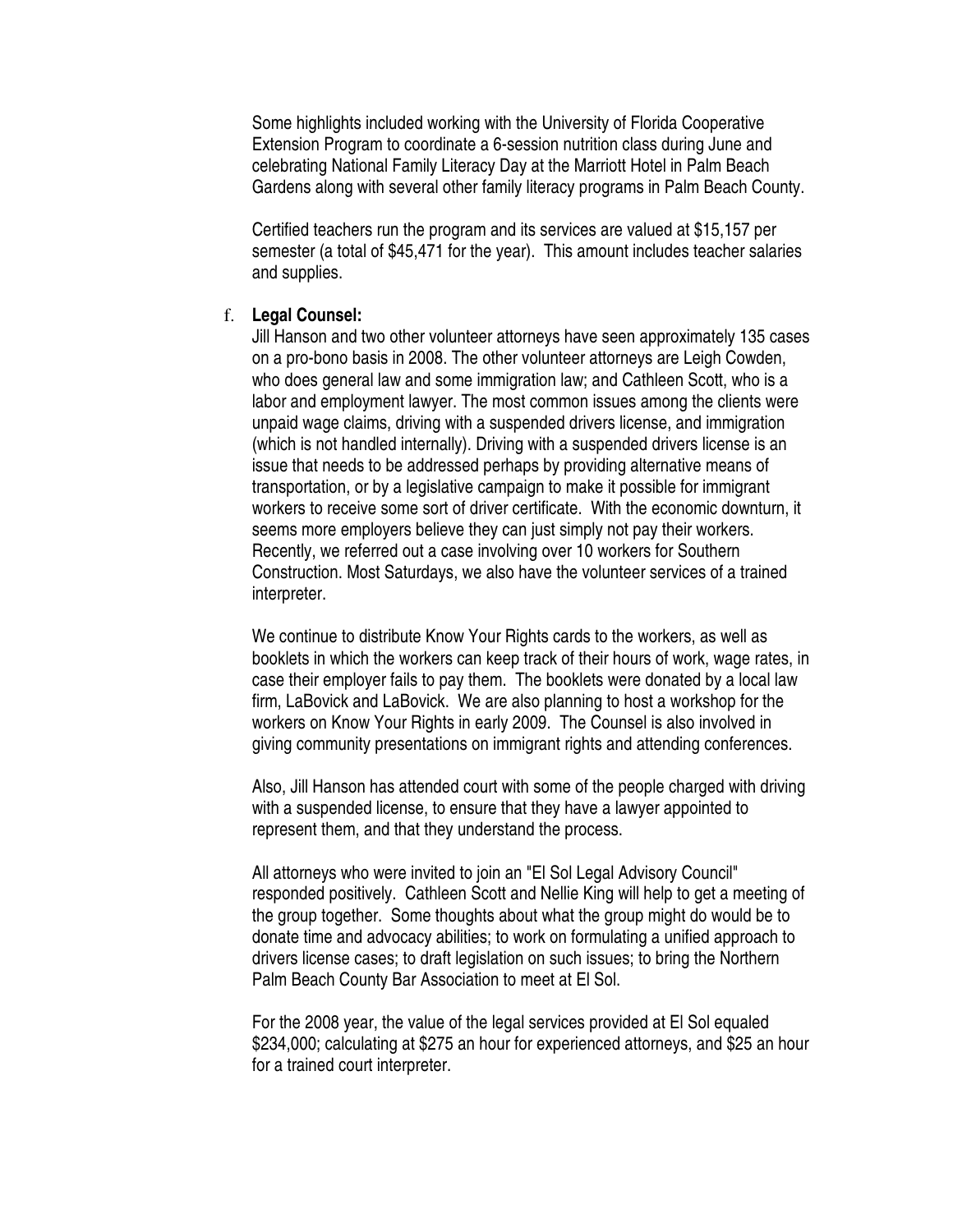#### g. **Personal Counsel:**

Sister Marta Tobón, a Guadalupan sister from St. Peter's Catholic Church assists many El Sol workers with her guidance. She often gives family and personal counseling in the center. Additionally, she refers people to different organizations depending on their needs.

 Beatriz Solis, an expert in social work, is involved with cases of victims of criminal and domestic abuse, immigration, and family and personal questions. She also helps those needing to file passports, social security, residency, and other paperwork.



Below is a breakdown of how many cases were taken in 2008:

#### h. **Internships**:

El Sol had six interns from Florida Atlantic University's Honors College during 2008: three interns between January and May 2008 (Kristen Chase, Alan Peña, and Sandra Lazo de la Vega), one during the summer (Alan Gray), and two between September and November 2008 (David Fertitta and Kathryn Klaas).

 Both spring and fall interns were responsible for various tasks ranging from collaborating to plan the respective  $8<sup>th</sup>$  and  $9<sup>th</sup>$  annual Fiesta Maya, helping with El Sol worker registration, teaching English classes, translating, and helping with the Center's administrative needs. Spring interns also upgraded Corn Maya's website while fall interns taught computer classes, assisted with grant writing efforts, and developed a training video for day-laborers. The summer intern spent his first six weeks on the Honors College Study Abroad in Guatemala, gaining insight into the conditions of the country as well as the reasons compelling individuals to migrate to the United States. Upon his return, he made worker IDs, designed a medical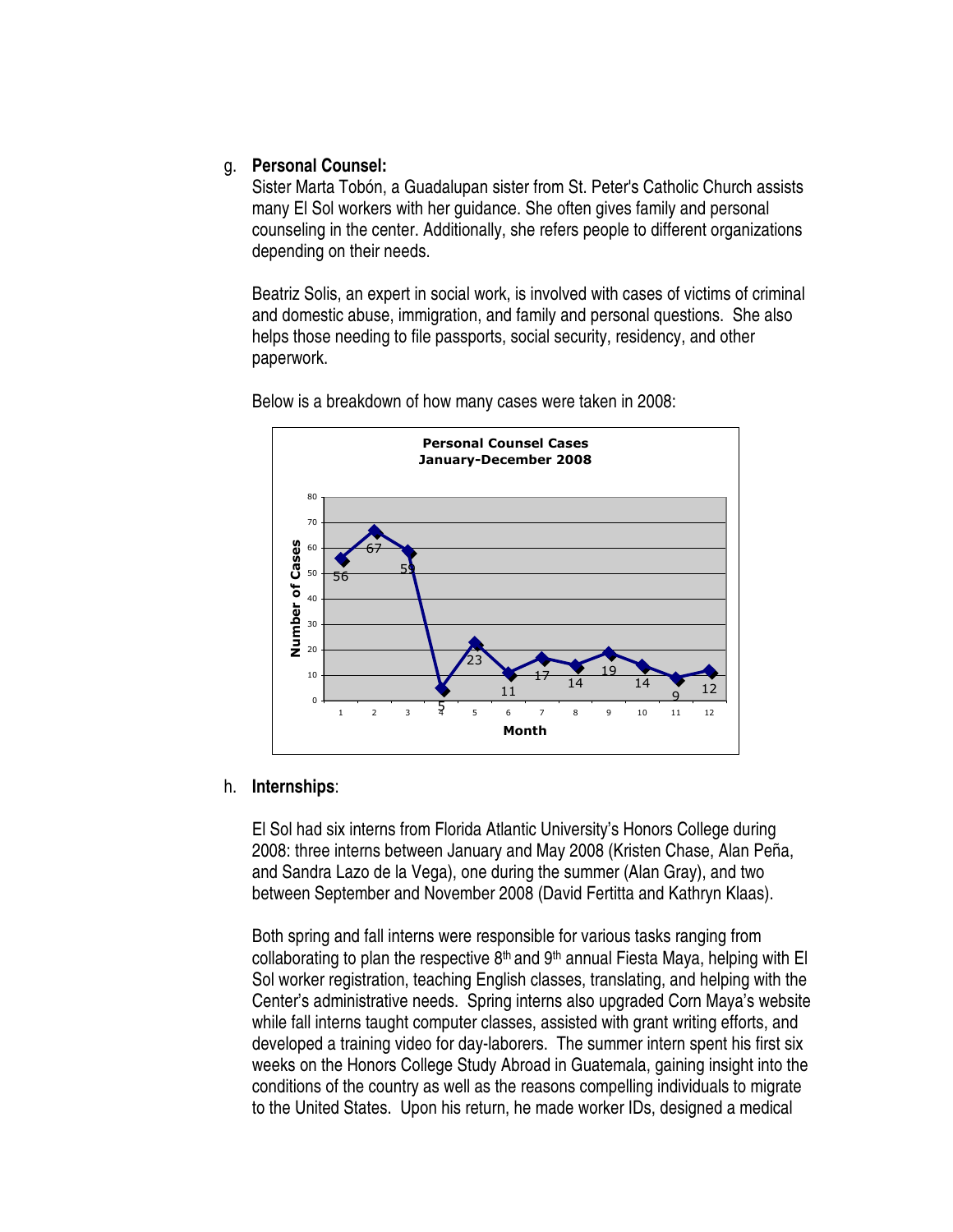information card for workers, and translated for the legal counsel. All interns learned about the inner workings of a non-profit organization and the transnational, political, and economic realities of Jupiter.

Rigers Gjyshi was a legal intern at El Sol. Rigers worked in-house at El Sol three days a week during the summer up until August, for a total of 30 hours per week. His internship was funded with a grant from the Florida Bar Foundation, which was supervised by Florida International University. The grant was for a total of \$6,000.

Together they interned a total of 969 hours, valued at \$17,448.

#### **i. Literacy Classes**:

El Sol began offering a Spanish literacy class in March 2008 on Thursday and Saturday nights from 7-9PM. The purpose of this class is to teach illiterate people how to read and write in their native language. This not only helps improve student's quality of life, it also places the student in the right path to learn English and other subjects.

The program concluded in September 2008, 8 students received a diploma for having successfully completed the semester and their final exam. Together both teachers volunteered a total of 200 hours for the year valued at \$3,600.

#### j. **Corn Maya:**

Corn Maya, Inc. is a non-profit organization that runs the cultural, sports and academic events for the immigrant community of Jupiter, and has its offices in El Sol. Among their programs, in 2008 Corn Maya coordinated:

- Soccer League: There are a total of 10 teams participating, including two teams formed by El Sol workers: "Las Estrellas" and "Las Aguilas."

- Academic and Development Conferences: Corn Maya and el Sol hosted the Smithsonian National Indian American Museum who is looking to build a Virtual tour about Mayan Immigrants. They will be documenting the history of Corn Maya and El Sol, and they have started interviewing local migrant workers and families about their experiences.

Corn Maya has also been active in promoting development projects in Guatemala. In partnership with FAU, The American Jewish Committee, the Guatemalan Honorary Consulate of Palm Beach County, Hispanics in Philanthropy and the Center for International Migration & Integration they have organized several workshops on Transnational Economic, Social and Educational Development. El Sol recently hosted a Development Conference in which many Guatemalan leaders gathered to discuss the progress of their development projects in their communities of origin.

The Vice Minister of Foreign Affairs of Guatemala, the Guatemalan Consul at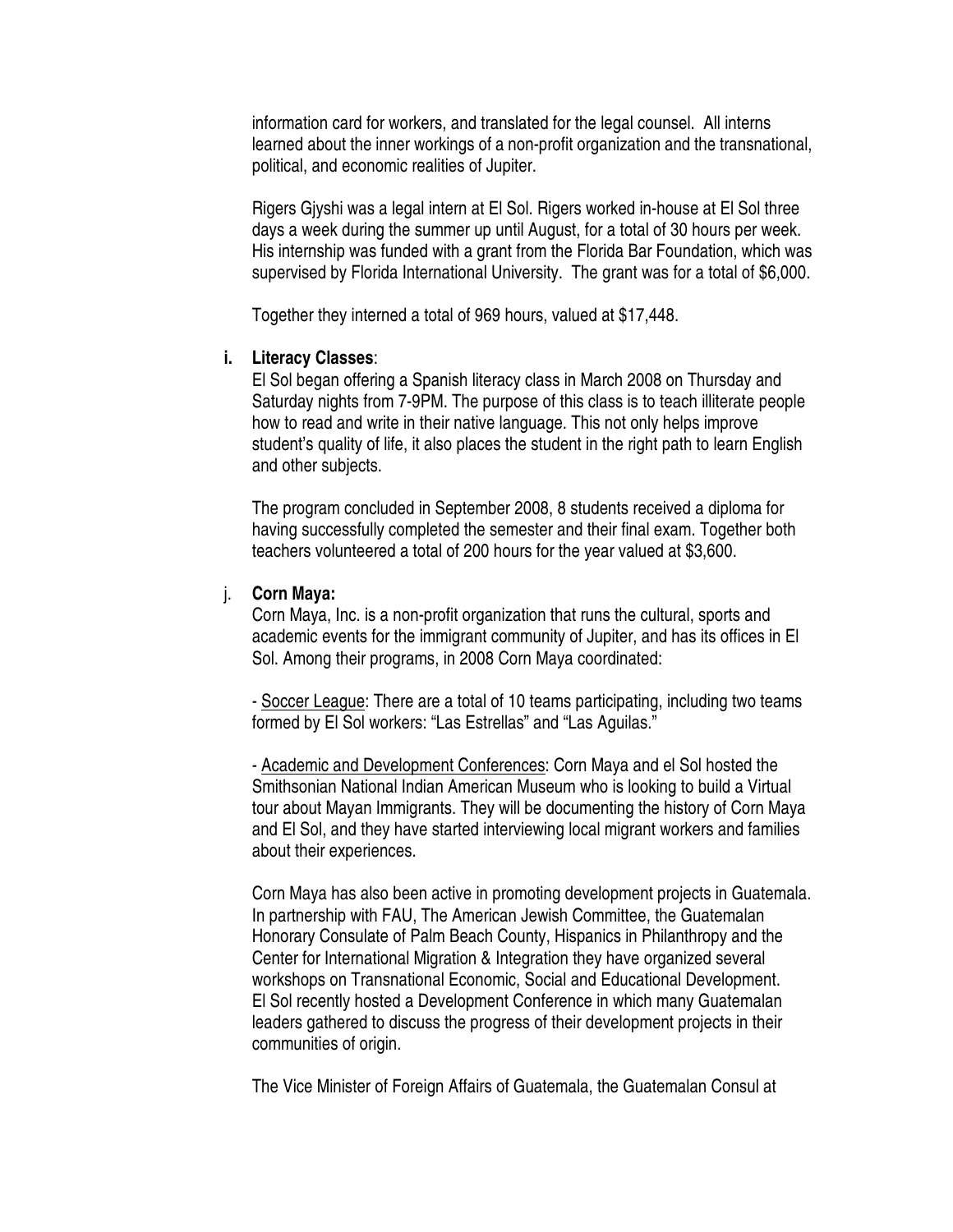Miami, and other governmental representatives participated in a discussion panel in El Sol.

- Music Lessons: Corn Maya organizes music lessons every Saturday afternoon for children ages 7-11. A local High School student and his father teach the class and an average of 12 children participated. The classes include music appreciation and how to play the recorder.

- Computer Classes: Every Thursday and Saturday evening a volunteer teacher gives computer class to 20 students. The class covers a variety of topics ranging from the "start button," to how to browse the internet and how to save data onto a flash drive.

#### k. **Volunteers**

Over 142 individuals volunteered at El Sol in 2008 to cover the daytime operation of the center. Volunteers help with a variety of tasks ranging from welcoming employers, serving breakfast and lunch, and monitoring the computer lab, to teaching English, keeping up with building maintenance, helping with administrative tasks and registering workers. In 2008, there were a total of 19,089 volunteering hours, which is valued at \$343,602. Here is a breakdown of volunteer hours per month:



## **l. Occupational Training**:

In 2008, El Sol held a variety of different occupational training courses and workshops for workers interested in developing or learning new skills, here are the topics covered and the number of participants: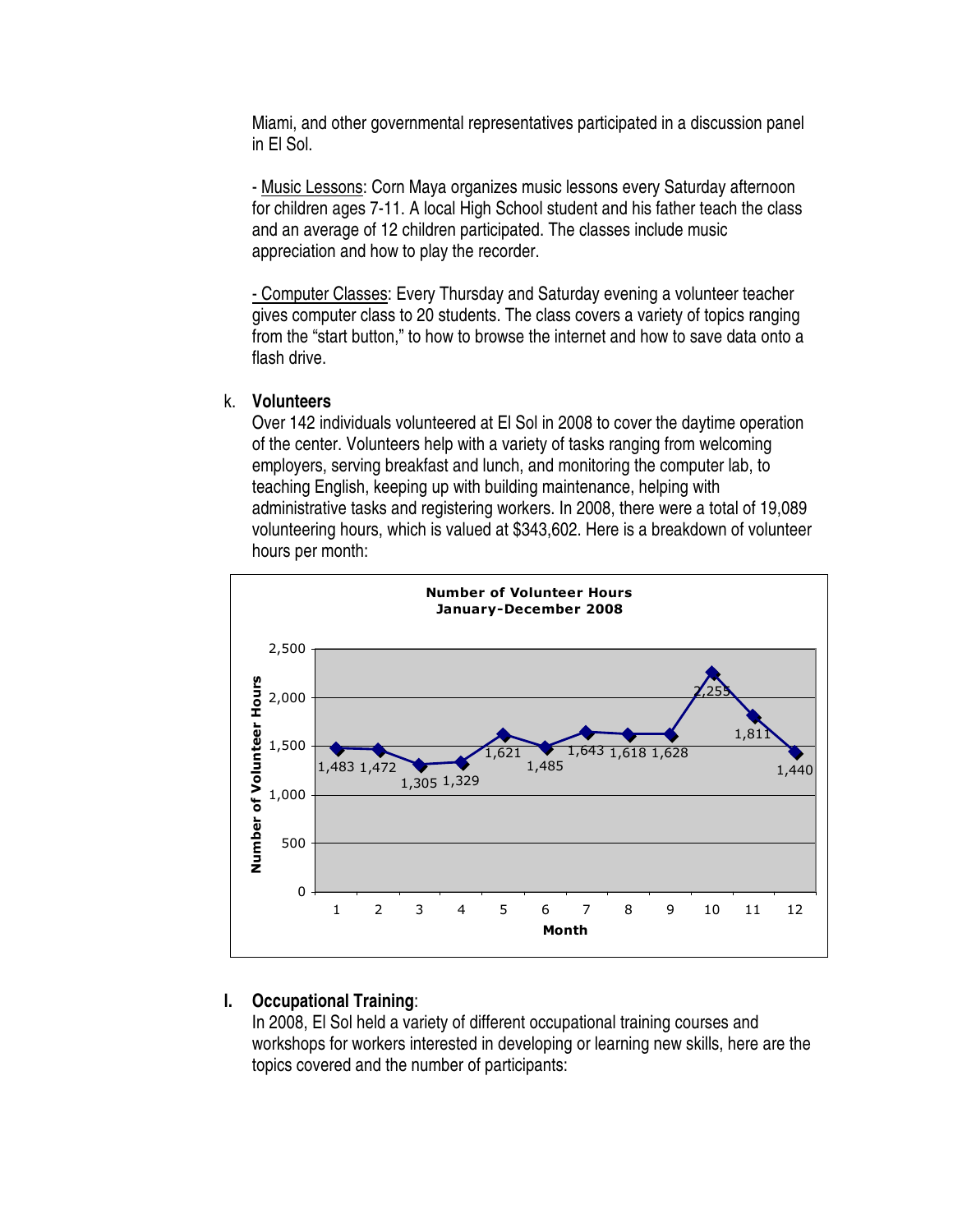- **i. Carpet Cleaning**: A local business owner taught 18 participants how to use a pressure cleaner to safely and thoroughly clean carpet and upholstery furniture.
- **ii. Housekeeping**: A volunteered coordinated a workshop to teach workers about the standards and best practices for housekeeping. The workshop included a thorough introduction to American cleaning products and machine, and covered ethical work behavior. This workshop had 16 participants.
- **iii. Bicycle Repair**: El Sol partnered with Jack the Bikeman, a non-profit organization, to teach participants how to repair bicycles. Each participant had the responsibility of repairing three bikes, one of which he got to keep, one was donated to El Sol, and one to Jack the Bikeman's organization. Participants learned to fix brakes and chains, change tires, among other skills. Thirty-nine (39) workers participated in the program.
- **iv. Construction:** El Sol partnered with Habitat for Humanity in Jupiter, so that workers could volunteer their time to help build homes, while getting on-site and hands-on training in roofing, installing windows and doors, carpentry, laying sod, painting etc. We had a total of 160 volunteers participate.
- v. **Art:** We have been offering daily arts and crafts workshops in which participants can learn painting techniques and also develop items that were sold in El Sol's first art festival. El Sol's patrons have reacted very positively to this workshop, and we had a total of over 250 neighbors participate.

Additionally, starting in August we partnered with the Lighthouse Center for Arts in Tequesta. Every Thursday morning Carolyn Nelson, an experienced art teacher, comes in to teach art with a very comprehensive curriculum that has been developed by the Lighthouse Center for Arts. Topics include Japanese and African art, modernism, classical art, selfportraits etc. 34 students participated in the art classes.

- **vi. Tax Workshop:** Beginning in August, a local accountant, Jorge Caro, began coming to El Sol every Friday morning to teach participants about the tax system in the United States. He touches upon questions like "What are taxes? Why do we pay taxes? Who collects taxes and what are they used for? Who has to pay taxes?" etc. A total of 87 people participated in this workshop in 2008.
- vii. **Town of Jupiter Workshop:** El Sol and the Town of Jupiter have created a series of code enforcement presentations. The first presentation was about the Jupiter open-containers ordinance and the responsibilities of homeowners and renters. 126 people participated in 2008.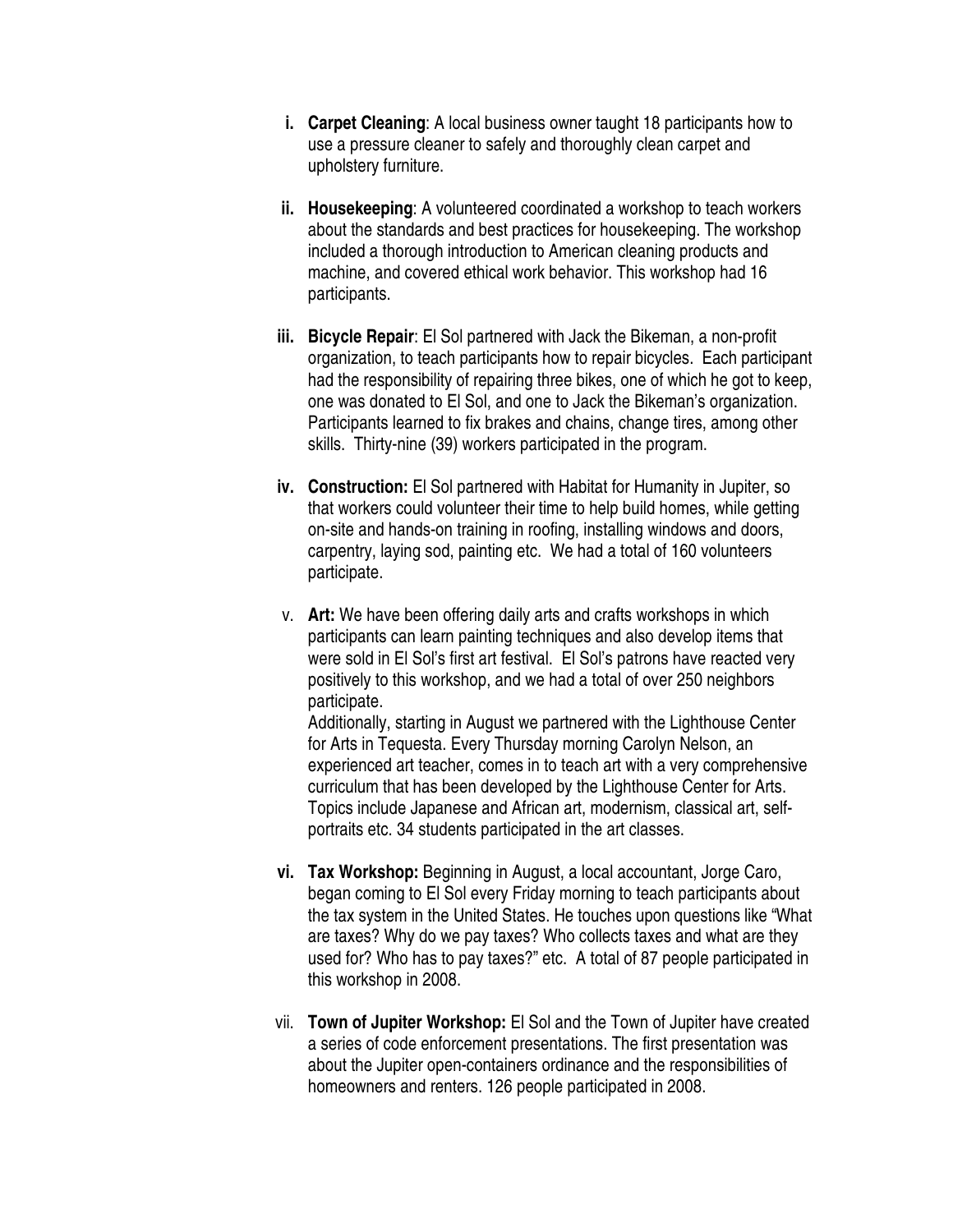viii. **Painting:** Solid Waste Authority adopted El Sol and donated materials for a painting workshop. 56 workers participated in this workshop and helped pain the entire second floor of El Sol's building.

### m. **Computer Lab**

El Sol's computer lab is one of the most popular features among the workers. The lab has 21 computers that were donated to us by the School District's Digital Divide program. Every day, and often twice a day we have open computer lab time in which participants can browse the internet, communicate with their friends and family, read their hometown news, watch videos etc. Also, every computer in the lab has Rosetta Stone, which is used as a tool to teach English. Below is the monthly breakdown of participation in the computer lab:



## 6. **Monthly Events:**

## **a. October:**

- Hispanic Council, Northern Palm Beaches Chamber of Commerce Meeting
- Town Code Presentation
- El Sol Workers Council Meeting
- Voluntary Pre-Kindergarten Registration
- Movie Night
- Health Committee Meeting
- General Membership Meeting
- Breast Cancer Seminar, American Cancer Society
- Health Department Visit
- Received award for outstanding Family Literacy Program
- Habitat for Humanity Community Service/Training Event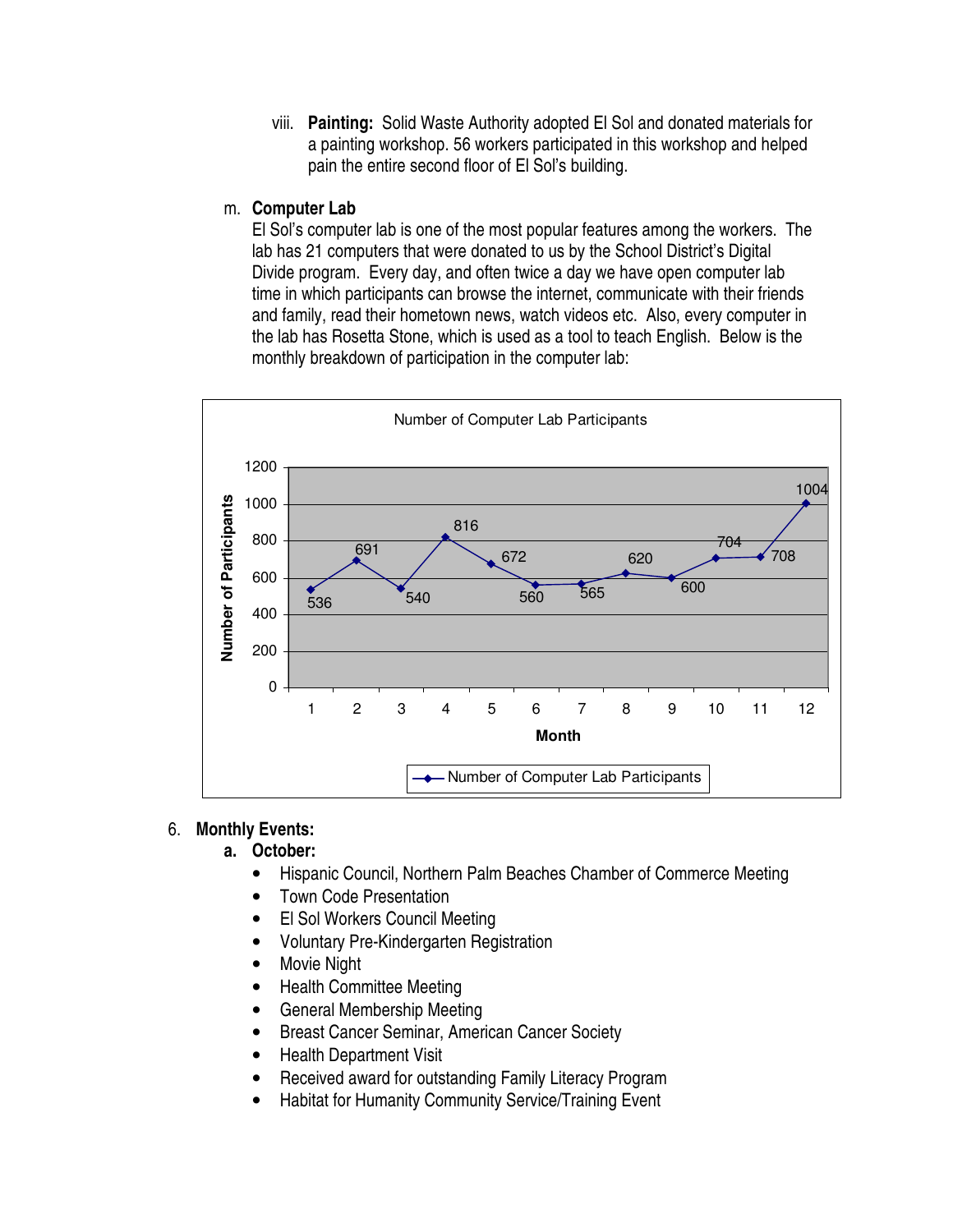• Meeting with promoters of the Lake Worth Resrource Center

# **b. November:**

- HIV/AIDS Awareness
- First Annual Art Fest, "Uniting our Cultures"
- Board of Directors Retreat
- Movie Night
- Habitat for Humanity Community Service/Training Event
- Nighttime ESL Graduation Ceremony
- Workers Council Meeting
- Thanksgiving Dinner hosted by St. Peter's Church

# **c. December:**

- Beautification of El Sol Project with Solid Waste Authorities
- Health Committee Meeting
- Bank of America Visits
- Hispanic Council, Northern Palm Beaches Chamber of Commerce Meeting
- Presentation from the Town Code Enforcement Officers
- Health Awareness Table Talk
- Florida Immigrant Coalition (FLIC) Meeting
- General Meeting
- HIV/AIDS Awareness
- Movie Night
- Christmas Celebration hosted by Ocean View Church, and Corn Maya
- Christmas Dinner hosted by local neighbors and volunteers

## 7. **Year-end Progress Highlights:**

2008 was a very successful year for El Sol in many aspects:

- **Job Placement:** El Sol filled 8,798 job requests in 2008 and helped create awareness among workers and employers about their rights and responsibilities.
- **Health Awareness:** Through several seminars, workshops, table talks, and guest speakers we were able to create awareness among the migrant community about cancer, HIV and AIDS, blood pressure, cholesterol, diabetes, and the importance of a healthy lifestyle for overall wellbeing.
- **Educational Impact:** Through the various free educational programs we offer we have been able to help several students improve their quality of life. In our center many have learned English, job skills, how to use a computer, the internet and even how to read and write.
- **Promoting Cultural Understanding:** With our monthly movie nights and Art Fest, El Sol has been able to bring together many sectors of the Jupiter Community. Hispanic artists have been able to showcase their talents, and community members have been able to learn about each other through the viewing of culturally sensitive movies such as "El Norte,"